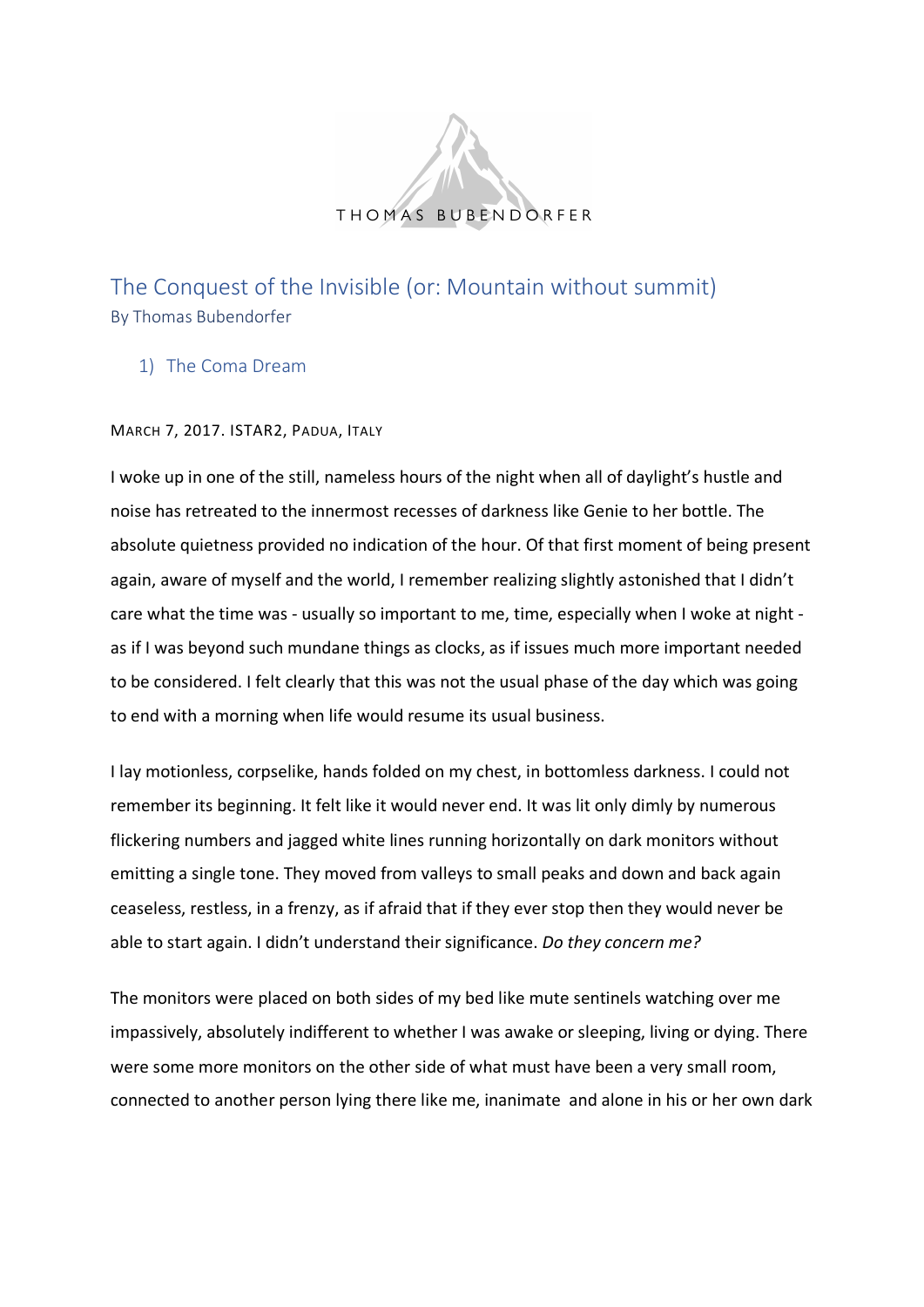

twilight, suspended between life and death as I, not quite there yet (in death), not really here any longer (in life). Painless, fearless, in a state out of time, hope, fear, past or future.

My awakening had been sudden and abrupt, not at all like after a long restorative night's sleep, when drifting into consciousness is a slow, natural process without intention, the way Taoism would have it: Like a child letting go of one's hand, like snow sliding off a branch by its own weight.

It was as if an unheard alarm had gone off and jerked my eyes open, as if a stern inner voice had called me back to action from a state of inertia I had spent an unthinkable outer-spacelike distance away. The voice was saying "Enough!", and "See!", and after what may have been a very long time or yesterday I was seeing again and connecting with the world of reality, things, images and thought. In this first moment of awareness it took no time at all to get my bearings - who I was, where I was, and why I was there. "I am Thomas, I'm a climber, and I am in the hospital because I had a car accident on the highway at the *Verona* junction to Milan. I was driving more than 200, and there was an icy patch I didn't expect and it sent me flying".

No doubt about it in my mind. Those were the precise facts. 200 at the Verona junction!? Was I so foolish and immature - at my age!? It did not occur to me that I did not remember the accident itself, whether any other cars had been involved or whether I was alone in the car or not. For a while, all that mattered to me was that I saw an image of the outcome of the crash (and I can still see it today) in utmost detail, as if in a photograph. However, this "seeing" was the strangest thing, because I saw two Thomas: one lying in the hospital, the other one in the car after the accident.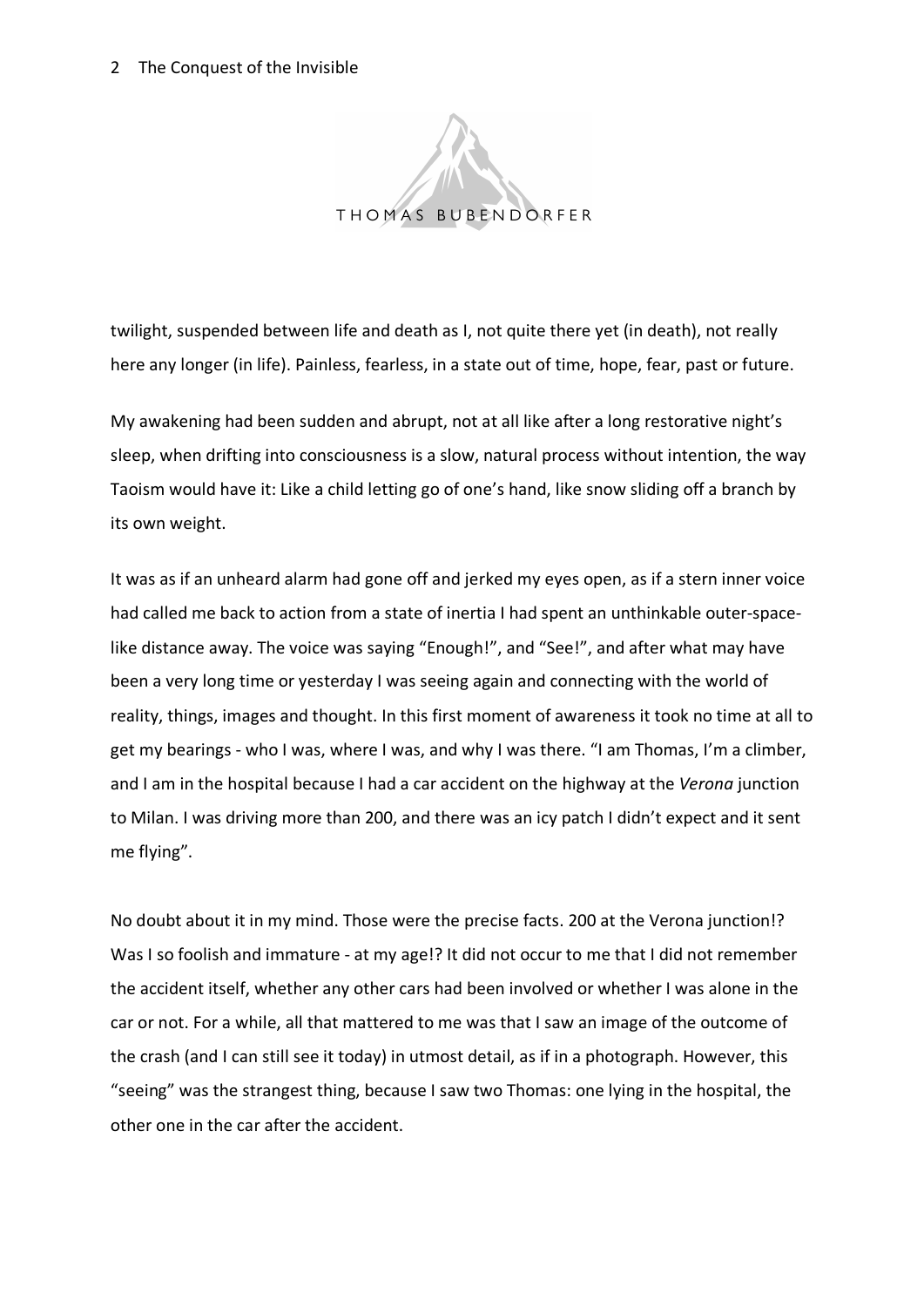

It is a silver Porsche 911 lying on its left side in the wide, dry bed of the *Isonzo* River. Lightgrey boulders as far as the eye can see, some the size of a pebble, some bigger than a fist, washed almost white by sun and water. The river is only a trickle now at the end of winter, before the snow-melt would swell it to tenfold, fiftyfold its present volume and size. The two wheels of the car against a fresh blue sky that have a notion of spring in it, the tires in the air motionless and shiny black, as if never used. The car looks pristine, without the slightest scratch, as if fresh from the factory, as if it had been deliberately and with great care placed there on its side for an artsy commercial photo shoot. My friend Günther, wearing his orange summer-down jacket, is standing beside the car, a cigarette dangling from his mouth as always. He is talking calmly into his cell phone. He seems very relaxed, not in the least bit worried. Günther - why is he there? Has he been in the car with me? How had he got out? I see myself too, behind the wheel, seat belt attached, lying on my left side with my head against the intact window, round boulders only millimeters away touching the glass tenderly, tentatively, as if afraid to break it.

I am not injured and not in pain and unworried like my friend, very calm, lying on the ground quietly without turning my head. For some reason I cannot not do anything but to watch Günther who had turned his back on me. My eyes are wide open, shining very white in my mountain-tanned face, looking at the world like a child, taking in all things as they are, without judgment, surprise or expectation.

I am not waiting for Günther to do something because I am unable to do anything at all, but I am wondering what he has to say and to whom he is speaking. There is no buzzing of the intense permanent traffic from the highway that should be quite near. An unearthly silence prevails over the whole scene. The chirping of birds is increasing its peacefulness. The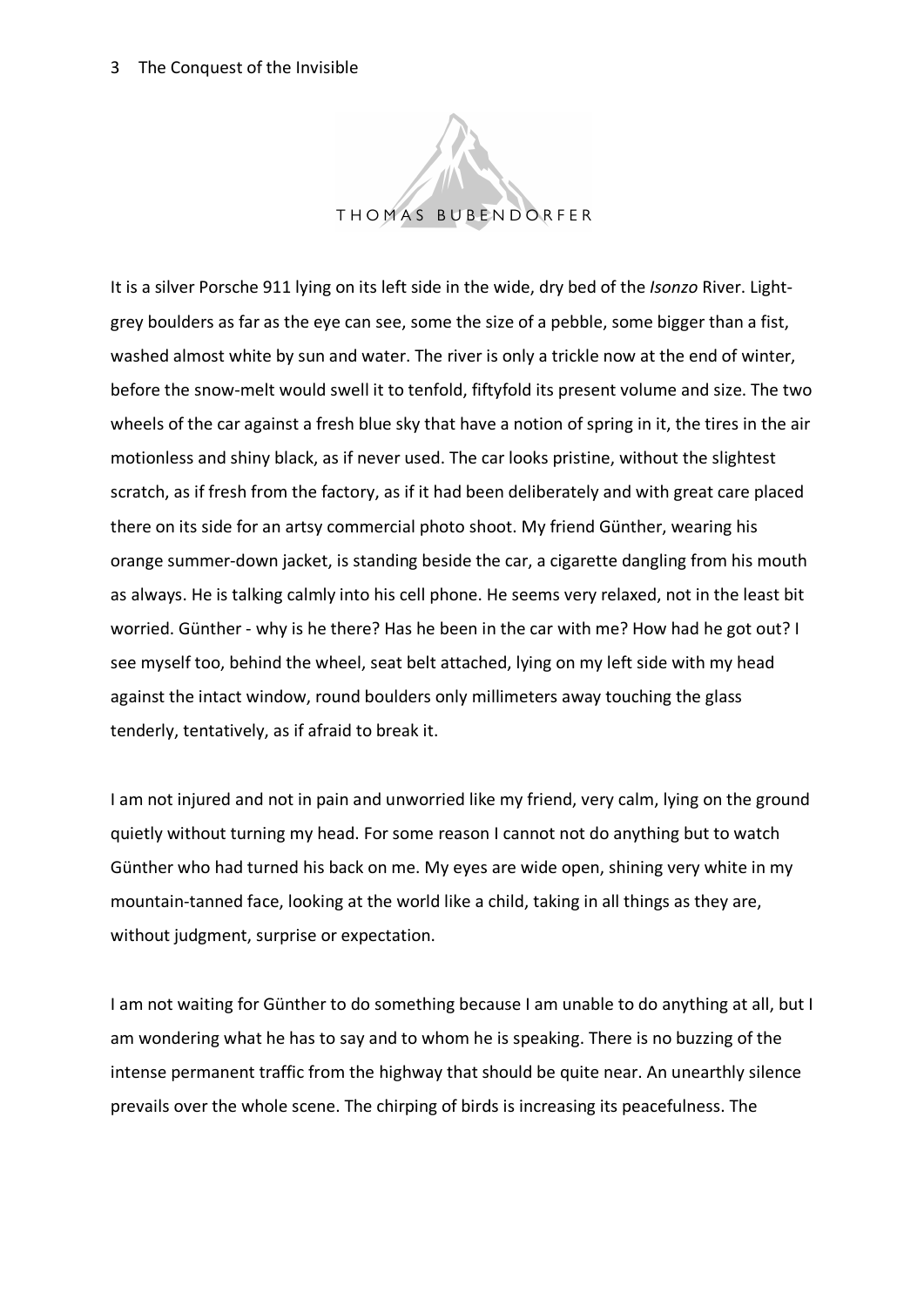

bushes at the shore of the *Isonzo* are budding in fresh light-green for the first time this year. Lying in the car I cannot not see those bushes nor the rocks from which my cheek was only separated by the window of the car; but lying in the hospital bed looking at the picture of myself as if from a birds eyes perspective I can see it all, and I see all the colors distinctly, green, and silver, grey-white and blue and Günther's orange jacket.

While I was reflecting on this unambiguous image I understood that a number of things did not add up. It was a fact that I was in the hospital and that another *me* was in the car. It was also a fact that the *Isonzo* River is some 200 miles to the east of Verona; that there are no icy patches on the highway this far south on a beautiful spring day; strange too that the car showed not the slightest scratch when it must have been flipping over many times to end up in the middle of this wide river bed far from the highway. Furthermore, while I am not a slow driver, I am not a reckless driver either. Why had I driven so fast in a curve I knew so well, not to speak of the speed limit that is in place there (40km/h)? It did not make sense. In my silent reflective monologue, I also pointed out to myself that the color of my 911 wasn't silver but chalk, c*rayon*, and the n in *crayon* is not pronounced but only hinted at towards the curve of the palate when it follows the O. For a fleeting moment, it seemed important to make that clear – *crayon*.

And why did Günther speak into the phone and not to me? If he had been in the car at the time of the accident, how did he get out? It must have been quite a feat for a passenger to climb out of a car that lay on the drivers' side.

I mused for a while in a calm, detached way about these discrepancies and the strange duality of my perspectives. Both seemed very real - but at the same time as if in a dream. I understood certain things were off, and it puzzled me, but I did not care too much.